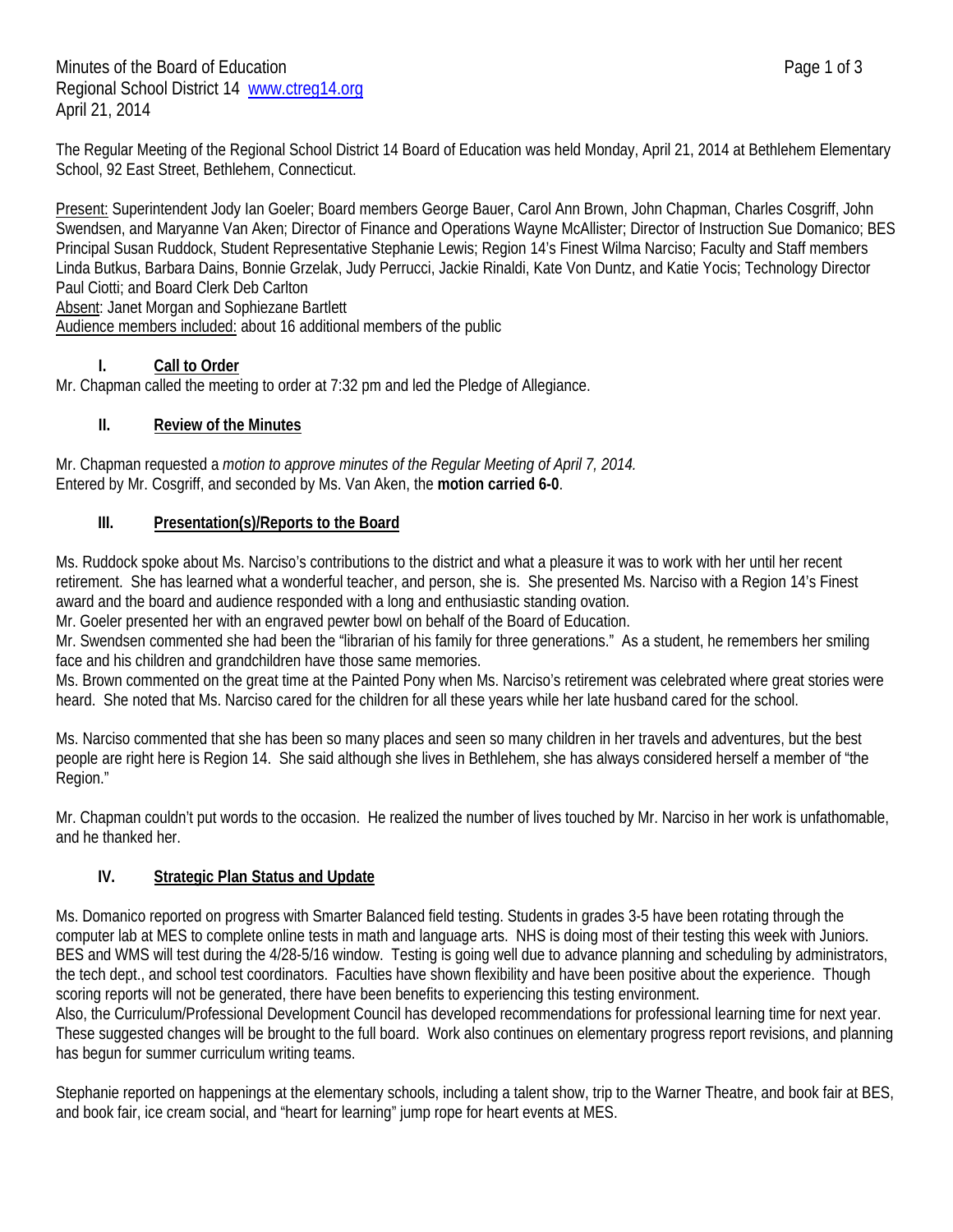Mr. Chapman asked Ms. Domanico whether MAP testing is being administered in every grade, and was told it is being piloted in grades 1,3,5,6,7, and in math and language arts in grade 9. Next year, budgeted funds for testing in grades K-12 have been requested. Mr. Chapman also recalled the NWEA presentation where quarterly assessments were discussed. Ms. Domanico spoke about a survey with goals assessment for fall, winter and spring, along with other opportunities for interim assessments in the primary grades. The winter assessments have been given and the spring ones are upcoming.

Mr. Chapman was interested to know how teachers are using those results in classrooms and asked Ms. Domanico whether MAP testing is aligned with our curriculum; how teachers will use the results; are results used to develop curriculum not currently in place; and, regarding scheduling, he was concerned about the availability of computer labs when they are also used for assessments. Ms. Domanico responded to each of those questions. She explained that MAP testing is aligned with CT Core Standards, and that our curriculum is moving in that same direction; within 2 years, the answer to his first question will be yes. Training is being done for staff in the using of results, and administrators and teachers are pleased with the information being generated which is specific to the students' mastery of material, not just grade level to allow for better differentiation. The assessments hone in on where the student actually is, and results are available almost immediately. Teachers received training on 3/17 on understanding results, and they also have access to webinars. To concerns about use of computer labs, she noted installation of wireless access points, which will allow for moving students through more quickly, and also stressed the idea of moving technology into the classroom as opposed to bringing students to technology.

Ms. Ruddock agreed, hoping for laptops on carts for next year and expressing how helpful the wireless will be next year. Mr. Chapman commented that the value of assessments is what we can get out of them, how they inform instruction.

Ms. Brown commended teachers and the leadership team for training and adapting to these changes. It is paying off for everyone.

# **V. Privilege of the Floor**

Katie Yocis, Woodbury and NHS Science teacher, expressed concerns about reducing special ed faculty and staff in response to recommendations from the DMC. Special ed teacher and paras are essential in classes such as hers where many ability levels are combined in one class and where a great deal of differentiation and scaffolding is required.

Patty Broderick, Woodbury, explained the circumstances leading to her daughter being ineligible for softball this season. She asked for resolution to the issue, since the season is underway.

Mr. Chapman said the board is aware of the situation and there will be the need to meet with all stakeholders – but not here. He will look to move as quickly as possible on the Broderick's situation. To Ms. Yocis's concerns, he assured her the board is looking seriously at the recommendations of the DMC, not as a cost cutting opportunity but rather as a way to improve instruction. The report is compelling, he said, and we will need to involve all stakeholders to develop a system that makes sense. Our metrics are not in line and we are looking at ways to learn to do things differently.

# **VI. Facilities, Finance and Operations Update**

Mr. McAllister reviewed costs associated with the lawsuits. The concluded declaratory judgment in Litchfield ended up costing the district \$19,864.26 in legal fees. Fees through February for the Arras, Miller, Miller, Murphy, and Suslavich case continuing in the Waterbury Court total \$69,934.95. The total for both cases is currently \$89,799.21 with bills for Waterbury for March and April still expected. The district awaits the judge's decision and is in a holding pattern until then.

Ms. Brown reported having met with her Public Relation committee this evening. They will next meet on 5/20. She announced the upcoming Senior (Citizens) Spring Fete scheduled for 5/2 from 3-5 pm and sponsored by John Dominello's students and encouraged seniors to attend. Neither prom dress nor date required.

# **VII. Safety Update**

Ms. Van Aken reported that the committee will meet Friday to finalize the emergency plan and to hear an update on background check procedures.